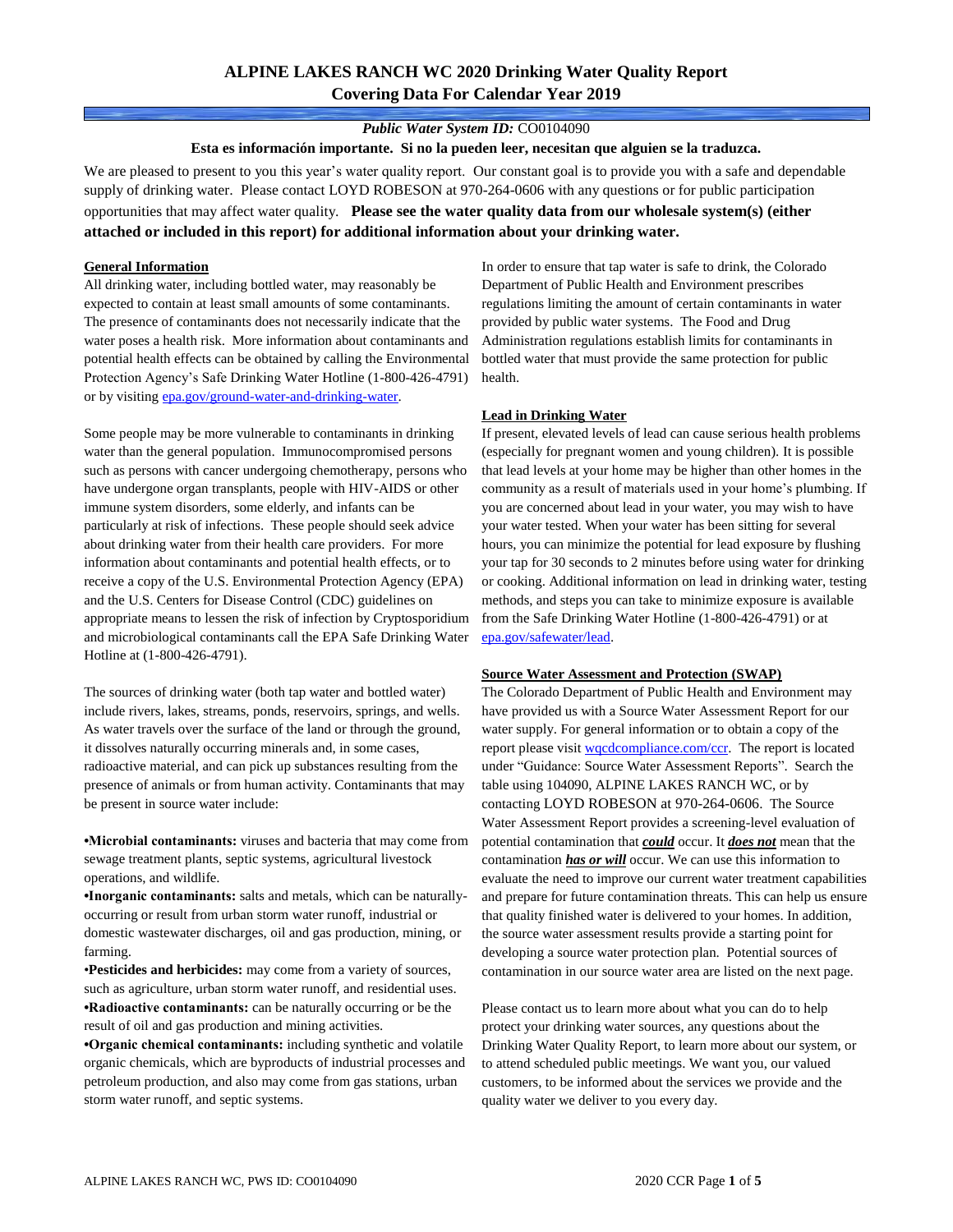### **Our Water Sources**

| <b>Sources (Water Type - Source Type)</b>                | <b>Potential Source(s) of Contamination</b>                |
|----------------------------------------------------------|------------------------------------------------------------|
| ALPINE MEADOWS UPPER WELL (Groundwater-Well)             |                                                            |
| ALPINE MEADOWS LOWER WELL (Groundwater-Well)             |                                                            |
| HEADQUARTERS 1 WELL (Groundwater-Well)                   |                                                            |
| <b>HEADOUARTERS 2 WELL (Groundwater-Well)</b>            |                                                            |
| ELK RIDGE 1 WELL (Groundwater-Well)                      |                                                            |
| ELK RIDGE 2 WELL (Groundwater-Well)                      | There is no SWAP report, please contact LOYD ROBESON at    |
| WELL NO 4 (Groundwater-Well)                             | 970-264-0606 with questions regarding potential sources of |
| WELL NO 5 (Groundwater-Well)                             | contamination.                                             |
| <b>HAULED WATER FROM WELL ON WHEELS 234837 (Surface)</b> |                                                            |
| Water-Non-Piped, Purchased)                              |                                                            |
| <b>HAULED WATER FROM WATER RUNNER 204833 (Surface)</b>   |                                                            |
| Water-Non-Piped, Purchased)                              |                                                            |
|                                                          |                                                            |

### **Terms and Abbreviations**

- **Maximum Contaminant Level (MCL)** − The highest level of a contaminant allowed in drinking water.
- **Treatment Technique (TT)** − A required process intended to reduce the level of a contaminant in drinking water.
- **Health-Based** − A violation of either a MCL or TT.
- **Non-Health-Based** − A violation that is not a MCL or TT.
- **Action Level (AL)** − The concentration of a contaminant which, if exceeded, triggers treatment and other regulatory requirements.
- **Maximum Residual Disinfectant Level (MRDL)** − The highest level of a disinfectant allowed in drinking water. There is convincing evidence that addition of a disinfectant is necessary for control of microbial contaminants.
- **Maximum Contaminant Level Goal (MCLG)** − The level of a contaminant in drinking water below which there is no known or expected risk to health. MCLGs allow for a margin of safety.
- **Maximum Residual Disinfectant Level Goal (MRDLG)** − The level of a drinking water disinfectant, below which there is no known or expected risk to health. MRDLGs do not reflect the benefits of the use of disinfectants to control microbial contaminants.
- **Violation (No Abbreviation)** − Failure to meet a Colorado Primary Drinking Water Regulation.
- **Formal Enforcement Action (No Abbreviation)** − Escalated action taken by the State (due to the risk to public health, or number or severity of violations) to bring a non-compliant water system back into compliance.
- **Variance and Exemptions (V/E)** − Department permission not to meet a MCL or treatment technique under certain conditions.
- **Gross Alpha (No Abbreviation)** − Gross alpha particle activity compliance value. It includes radium-226, but excludes radon 222, and uranium.
- **Picocuries per liter (pCi/L)** − Measure of the radioactivity in water.
- **Nephelometric Turbidity Unit (NTU)** − Measure of the clarity or cloudiness of water. Turbidity in excess of 5 NTU is just noticeable to the typical person.
- **Compliance Value (No Abbreviation)** Single or calculated value used to determine if regulatory contaminant level (e.g. MCL) is met. Examples of calculated values are the  $90<sup>th</sup>$  Percentile, Running Annual Average (RAA) and Locational Running Annual Average (LRAA).
- **Average (x-bar)** − Typical value.
- **Range (R)**  $-$  Lowest value to the highest value.
- **Sample Size (n)** − Number or count of values (i.e. number of water samples collected).
- **Parts per million = Milligrams per liter (ppm = mg/L)** − One part per million corresponds to one minute in two years or a single penny in \$10,000.
- **Parts per billion = Micrograms per liter (ppb = ug/L)** − One part per billion corresponds to one minute in 2,000 years, or a single penny in \$10,000,000.
- **Not Applicable (N/A)** Does not apply or not available.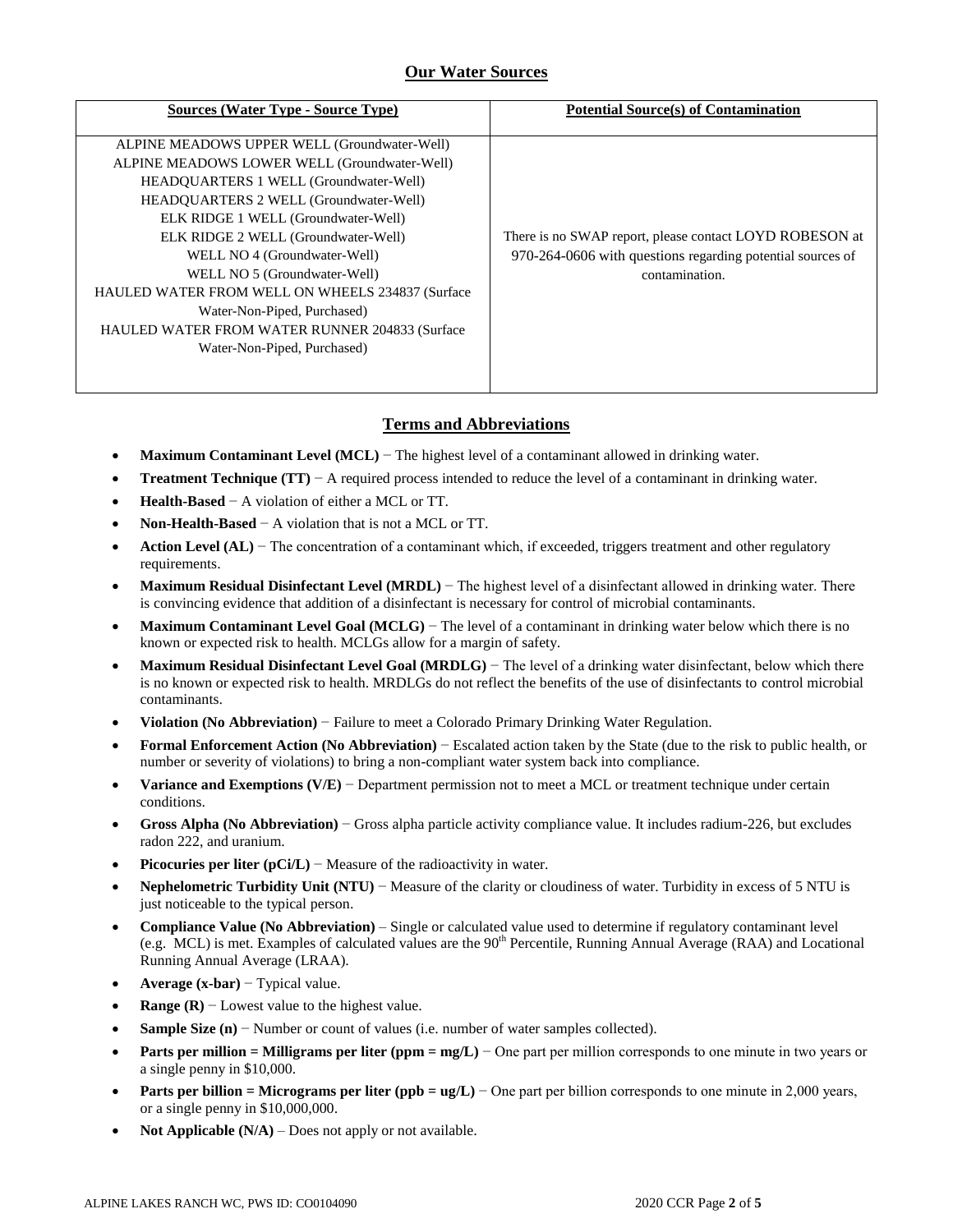- **Level 1 Assessment** A study of the water system to identify potential problems and determine (if possible) why total coliform bacteria have been found in our water system.
- **Level 2 Assessment** A very detailed study of the water system to identify potential problems and determine (if possible) why an E. coli MCL violation has occurred and/or why total coliform bacteria have been found in our water system on multiple occasions.

## **Detected Contaminants**

ALPINE LAKES RANCH WC routinely monitors for contaminants in your drinking water according to Federal and State laws. The following table(s) show all detections found in the period of January 1 to December 31, 2019 unless otherwise noted. The State of Colorado requires us to monitor for certain contaminants less than once per year because the concentrations of these contaminants are not expected to vary significantly from year to year, or the system is not considered vulnerable to this type of contamination. Therefore, some of our data, though representative, may be more than one year old. Violations and Formal Enforcement Actions, if any, are reported in the next section of this report.

**Note:** Only detected contaminants sampled within the last 5 years appear in this report. If no tables appear in this section then no contaminants were detected in the last round of monitoring.

|                                    | Disinfectants Sampled in the Distribution System<br>TT Requirement: At least 95% of samples per period (month or quarter) must be at least 0.2 ppm OR<br>If sample size is less than 40 no more than 1 sample is below $0.2$ ppm<br><b>Typical Sources:</b> Water additive used to control microbes |  |  |  |  |  |  |  |  |  |  |
|------------------------------------|-----------------------------------------------------------------------------------------------------------------------------------------------------------------------------------------------------------------------------------------------------------------------------------------------------|--|--|--|--|--|--|--|--|--|--|
| <b>Disinfectant</b><br><b>Name</b> | <b>MRDL</b><br><b>Time Period</b><br><b>Sample</b><br><b>TT</b><br><b>Number of Samples</b><br><b>Results</b><br><b>Below Level</b><br><b>Violation</b><br><b>Size</b>                                                                                                                              |  |  |  |  |  |  |  |  |  |  |
| Chlorine                           | December, 2019<br>Lowest period percentage of samples<br>No<br>$4.0$ ppm<br>$\theta$<br>meeting TT requirement: 100%                                                                                                                                                                                |  |  |  |  |  |  |  |  |  |  |

|                            | <b>Lead and Copper Sampled in the Distribution System</b> |                                |                              |                                  |                                      |                                              |                                                           |                                                                               |  |  |  |  |  |
|----------------------------|-----------------------------------------------------------|--------------------------------|------------------------------|----------------------------------|--------------------------------------|----------------------------------------------|-----------------------------------------------------------|-------------------------------------------------------------------------------|--|--|--|--|--|
| Contaminant<br><b>Name</b> | <b>Time</b><br>Period                                     | 90 <sup>th</sup><br>Percentile | <b>Sample</b><br><b>Size</b> | <b>Unit of</b><br><b>Measure</b> | 90 <sup>th</sup><br>Percentile<br>AL | <b>Sample</b><br><b>Sites</b><br>Above<br>AL | 90 <sup>th</sup><br>Percentile<br>AL<br><b>Exceedance</b> | <b>Typical Sources</b>                                                        |  |  |  |  |  |
| Copper                     | 08/17/2019<br>to<br>08/28/2019                            | 0.23                           | 5                            | ppm                              | 1.3                                  | $\overline{0}$                               | No                                                        | Corrosion of<br>household plumbing<br>systems; Erosion of<br>natural deposits |  |  |  |  |  |
| Lead                       | 08/17/2019<br>to<br>08/28/2019                            | 2.1                            | 5                            | ppb                              | 15                                   | $\theta$                                     | N <sub>o</sub>                                            | Corrosion of<br>household plumbing<br>systems; Erosion of<br>natural deposits |  |  |  |  |  |

|             | Disinfection Byproducts Sampled in the Distribution System |         |                       |                              |                           |     |             |                                |                        |  |  |  |  |
|-------------|------------------------------------------------------------|---------|-----------------------|------------------------------|---------------------------|-----|-------------|--------------------------------|------------------------|--|--|--|--|
| <b>Name</b> | Year                                                       | Average | Range<br>$Low - High$ | <b>Sample</b><br><b>Size</b> | Unit of<br><b>Measure</b> | MCL | <b>MCLG</b> | <b>MCL</b><br><b>Violation</b> | <b>Typical Sources</b> |  |  |  |  |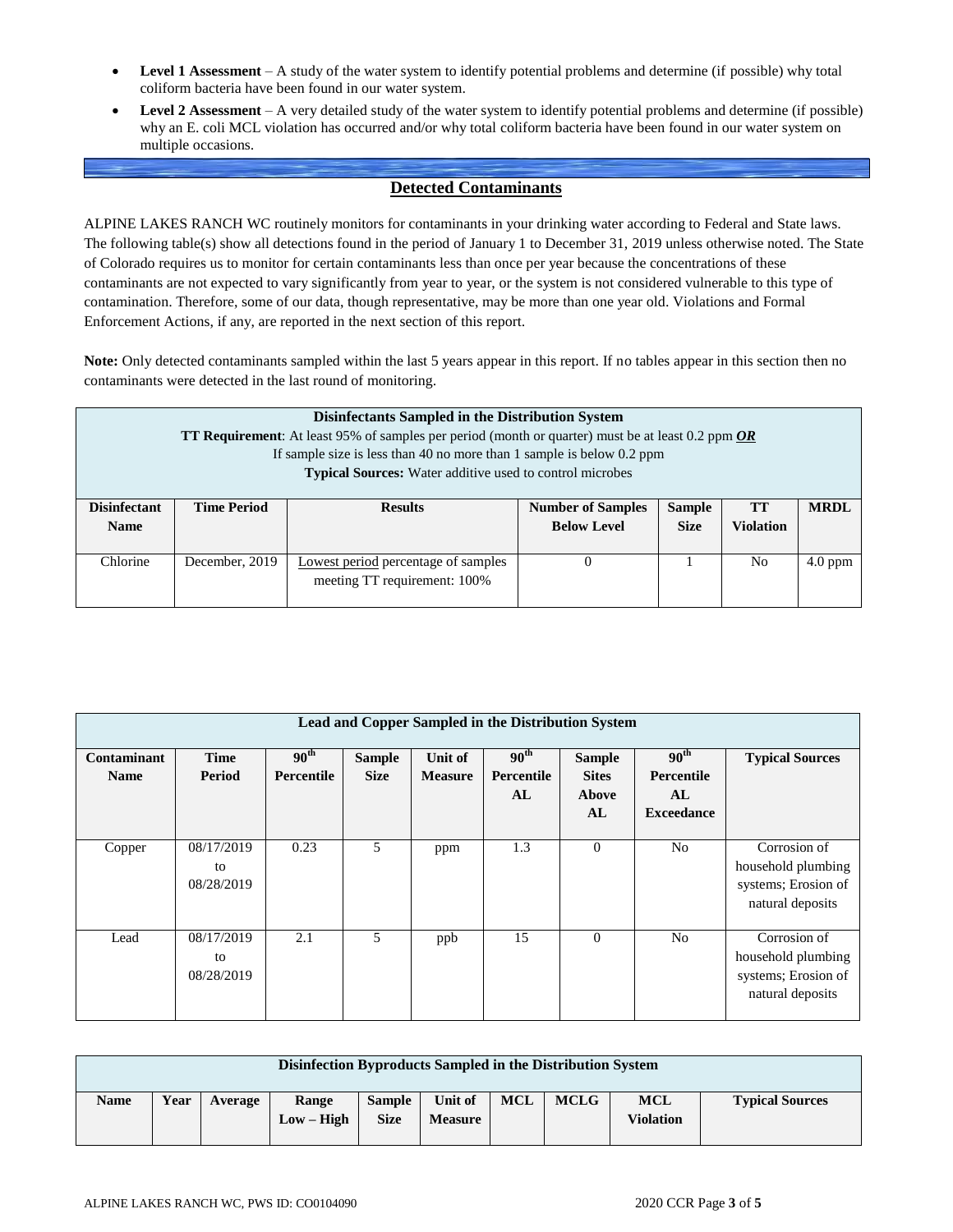|                                        | Disinfection Byproducts Sampled in the Distribution System |         |                       |                              |                           |            |             |                                |                                             |  |  |  |  |
|----------------------------------------|------------------------------------------------------------|---------|-----------------------|------------------------------|---------------------------|------------|-------------|--------------------------------|---------------------------------------------|--|--|--|--|
| <b>Name</b>                            | Year                                                       | Average | Range<br>$Low - High$ | <b>Sample</b><br><b>Size</b> | Unit of<br><b>Measure</b> | <b>MCL</b> | <b>MCLG</b> | <b>MCL</b><br><b>Violation</b> | <b>Typical Sources</b>                      |  |  |  |  |
| Total<br>Haloacetic<br>Acids<br>(HAA5) | 2019                                                       | 33.2    | 33.2 to 33.2          |                              | ppb                       | 60         | N/A         | No                             | Byproduct of drinking<br>water disinfection |  |  |  |  |
| Total<br>Trihalome<br>thanes<br>(TTHM) | 2019                                                       | 61.9    | 61.9 to 61.9          |                              | ppb                       | 80         | N/A         | N <sub>o</sub>                 | Byproduct of drinking<br>water disinfection |  |  |  |  |

| Radionuclides Sampled at the Entry Point to the Distribution System                                                                                                    |                                                                                                                                                                                                                  |         |                       |                              |                           |            |             |                                |                                |  |  |  |
|------------------------------------------------------------------------------------------------------------------------------------------------------------------------|------------------------------------------------------------------------------------------------------------------------------------------------------------------------------------------------------------------|---------|-----------------------|------------------------------|---------------------------|------------|-------------|--------------------------------|--------------------------------|--|--|--|
| Contaminant<br><b>Name</b>                                                                                                                                             | Year                                                                                                                                                                                                             | Average | Range<br>$Low - High$ | <b>Sample</b><br><b>Size</b> | Unit of<br><b>Measure</b> | <b>MCL</b> | <b>MCLG</b> | <b>MCL</b><br><b>Violation</b> | <b>Typical Sources</b>         |  |  |  |
| Gross Alpha                                                                                                                                                            | 2019                                                                                                                                                                                                             | 5.6     | 5.6 to 5.6            |                              | pCi/L                     | 15         | $\Omega$    | N <sub>0</sub>                 | Erosion of<br>natural deposits |  |  |  |
| Combined<br>Radium                                                                                                                                                     | 2019                                                                                                                                                                                                             | 1.52    | 1.52 to 1.52          |                              | pCi/L                     | 5          | $\Omega$    | N <sub>0</sub>                 | Erosion of<br>natural deposits |  |  |  |
| 2015<br>3<br>50<br>N <sub>o</sub><br>4.23<br>$\Omega$<br>3.7 to 5.2<br>$pCi/L^*$<br>Gross Beta<br>Decay of natural<br>Particle<br>and man-made<br>Activity<br>deposits |                                                                                                                                                                                                                  |         |                       |                              |                           |            |             |                                |                                |  |  |  |
|                                                                                                                                                                        | *The MCL for Gross Beta Particle Activity is 4 mrem/year. Since there is no simple conversion between mrem/year and pCi/L EPA<br>considers 50 pCi/L to be the level of concern for Gross Beta Particle Activity. |         |                       |                              |                           |            |             |                                |                                |  |  |  |

| Inorganic Contaminants Sampled at the Entry Point to the Distribution System |      |         |                       |                              |                           |                |             |                                |                                                                                                           |  |  |  |
|------------------------------------------------------------------------------|------|---------|-----------------------|------------------------------|---------------------------|----------------|-------------|--------------------------------|-----------------------------------------------------------------------------------------------------------|--|--|--|
| Contaminant<br><b>Name</b>                                                   | Year | Average | Range<br>$Low - High$ | <b>Sample</b><br><b>Size</b> | Unit of<br><b>Measure</b> | <b>MCL</b>     | <b>MCLG</b> | <b>MCL</b><br><b>Violation</b> | <b>Typical Sources</b>                                                                                    |  |  |  |
| Barium                                                                       | 2019 | 0.03    | $0.03$ to $0.03$      |                              | ppm                       | $\overline{2}$ | 2           | No.                            | Discharge of<br>drilling wastes;<br>discharge from<br>metal refineries;<br>erosion of natural<br>deposits |  |  |  |
| Fluoride                                                                     | 2019 | 0.25    | $0.25$ to $0.25$      |                              | ppm                       | 4              | 4           | No.                            | Erosion of natural<br>deposits; water<br>additive which<br>promotes strong                                |  |  |  |